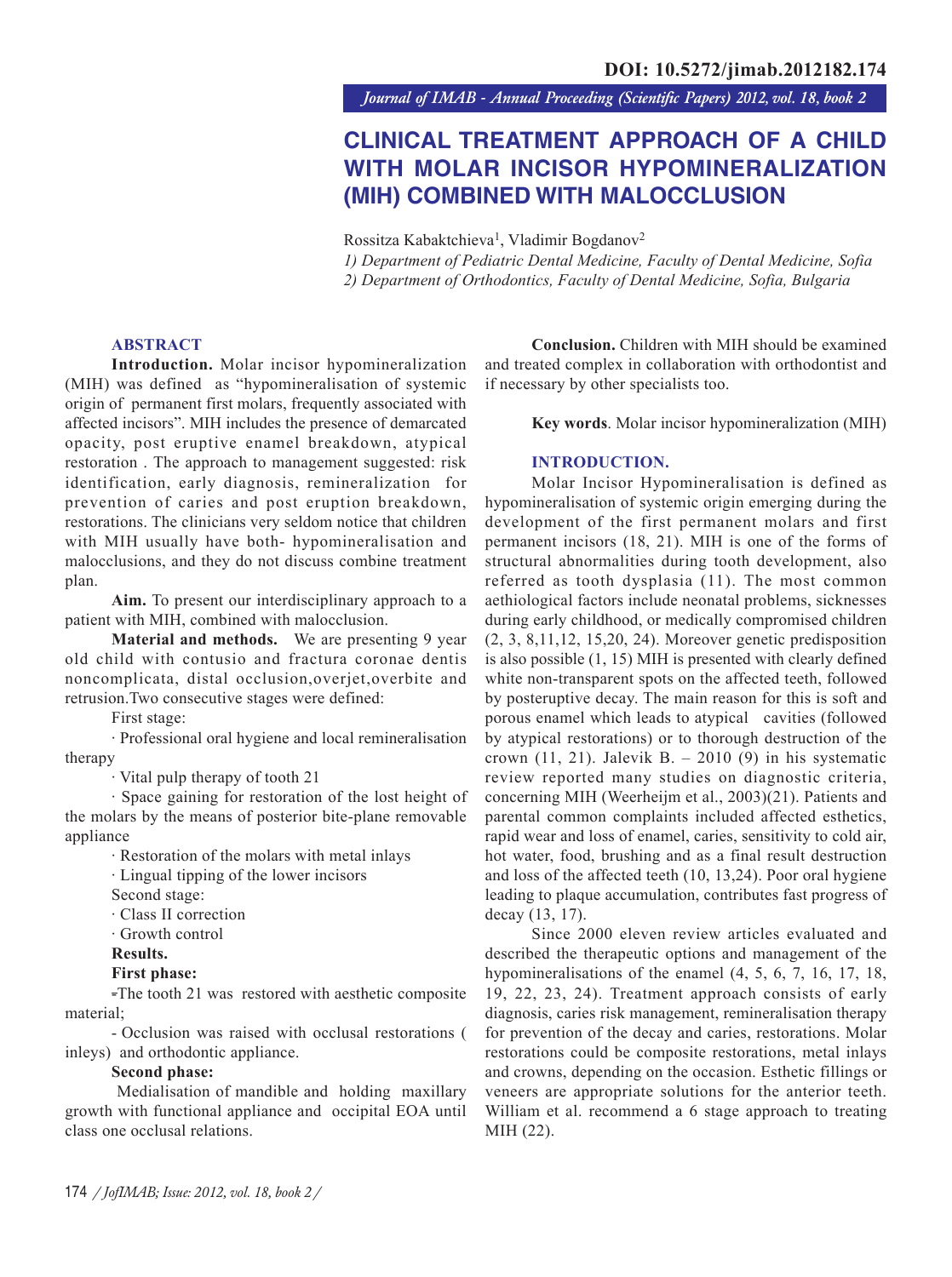General dental practitioners tend to neglect the fact, that the affected molars are to be lost and consequences for the dentition from orthodontic point of view (23), and often do not consider interdisciplinary treatment. Hypomineralisation defects attract professional attention, being difficult to treat (11, 14, 18, 22).

**Aim.** To present our interdisciplinary approach to a patient with MIH, combined with malocclusion.

# **MATERIAL AND METHODS:**

#### **Case Report.**

Nine year old patient (N.P.) was examined at the Department of Pediatric Dental Medicine and diagnosed with Contusio et Fractura coronae dentis non complicata, affecing tooth 21 (fig. 1a). During examination the patient was diagnosed also with molar incisor hypomineralisation - defined white non-transparent spots on the vestibular surfaces of the maxillary and mandibular incisors (fig. 1a, b), and first permanent molars were restored with big amalgam fillings (fig. 2). Malocclusion presented was: skeletal and dental Class II, high angle  $(M/SN = 46^{\circ})$ , overjet 4 mm., overbite, retroclined maxillary incisors (I/  $SN = 96^{\circ}$ ), proclined mandibular incisors (i/M = 98°), gummy smile (fig. 3a, b, c). Patient presented poor oral hygiene, and a hyperplastic gingivitis (fig. 1a, b )





**Fig. 1.** Incisors of N.P., 9 year old presenting contusio et fractura coronae dentis non complicata, affecting tooth 21. Defined white non-transparent spots on the vestibular surfaces of the maxillary and mandibular incisors are clearly visible. Poor oral hygiene with accompanying hypertrophy gingivitis.



**Fig. 2.** Panoramic radiograph of N.P., 9 year old. Both upper and lower first permanent molars are restored with big amalgam fillings.



**Fig. 3.** Plaster diagnostic models of N.P., 9 year old. (shortened crowns of the molars due to decay, deep and distal occlusion)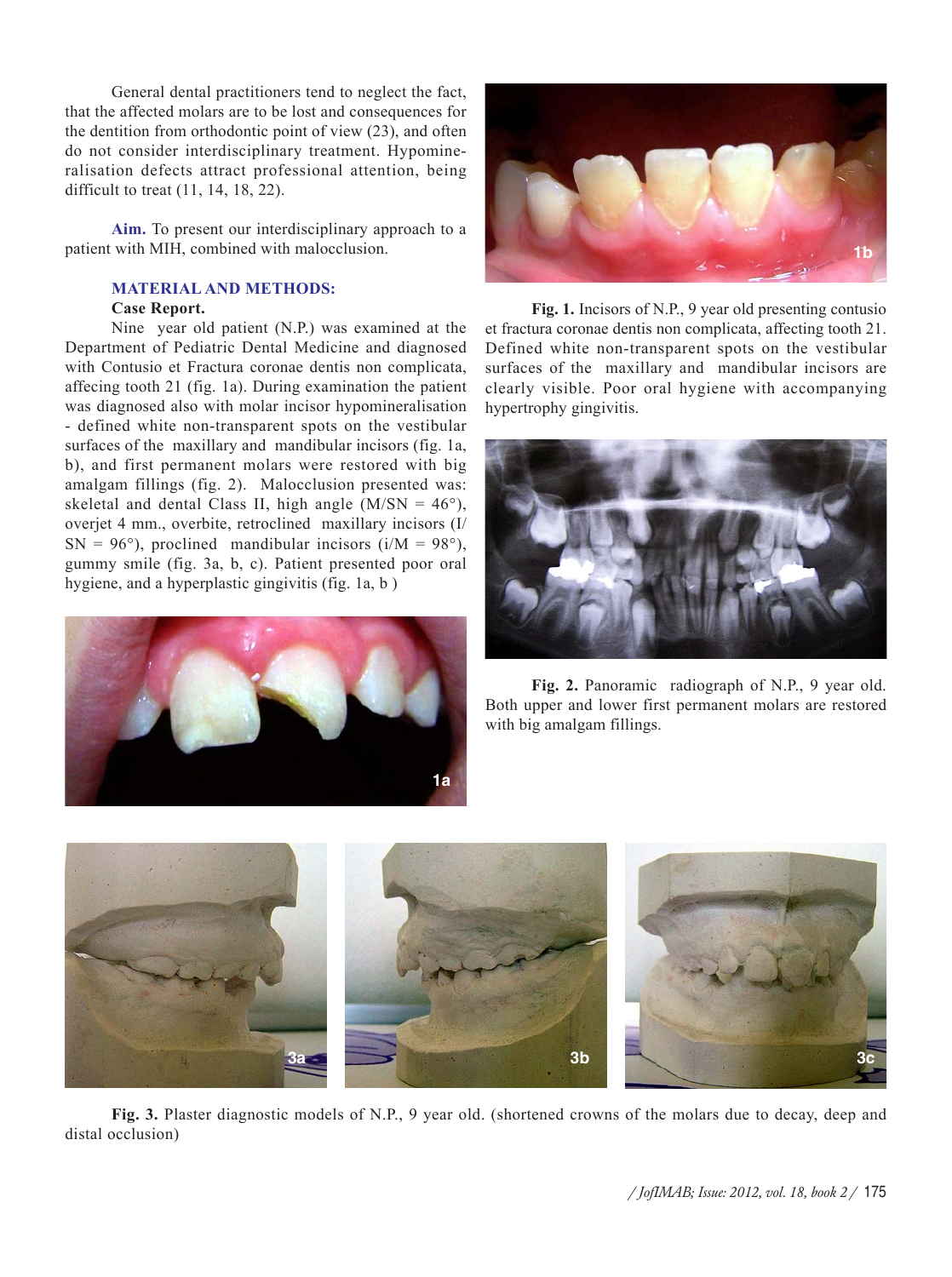Treatment planning was performed by a specialist of pediatric dentistry and orthodontist. Two consecutive stages were defined:

## **First stage:**

Professional oral hygiene and local remineralisation therapy.

Vital pulp therapy of tooth 21

Space gaining for restoration of the lost height of the molars by the means of posterior bite-plane removable appliance. Molars were not covered by the acrylic.

> Restoration of the molars with metal inlays Lingual tipping of the lower incisors

**Second stage:** Class II correction Growth control

## **RESULTS:**

Treatment was started with professional oral hygiene and instructions for excellent oral hygiene. The patient was instructed to avoid biting on the traumatized tooth, prescribing fluoride mouthwash and use of Tooth Mousse as prescribed. Special attention was given to the traumatized tooth as after the trauma vitality was affected  $(70 \text{ mA})$ . The status required avoiding from function, and monitoring of the pulp vitality. Adjacent maxillary and mandibular teeth were within normal range, concerning pulp vitality. Dycal covering of the exposed dentin and GIC filling were made (fig. 4 a, b).





**Fig. 4.** Contusio et fractura coronae dentis 21 sine collisione pulpae. Vital pulp therapy treatment of tooth 21. Dycal covering of the exposed dentin and GIC filling were made on the first appointment.

The treatment plan consisted of: removal of the amalgam fillings and replacing them with anatomically appropriate restorations. Analysis of the bite showed that the lost height of the crowns must be regained. Bite registration with slight opening within the physiological rest position of the mandible was made (fig. 5 a, b)



**Fig. 5a, b.** Study casts with bite registration for construction of the lower lingual plate and inlays.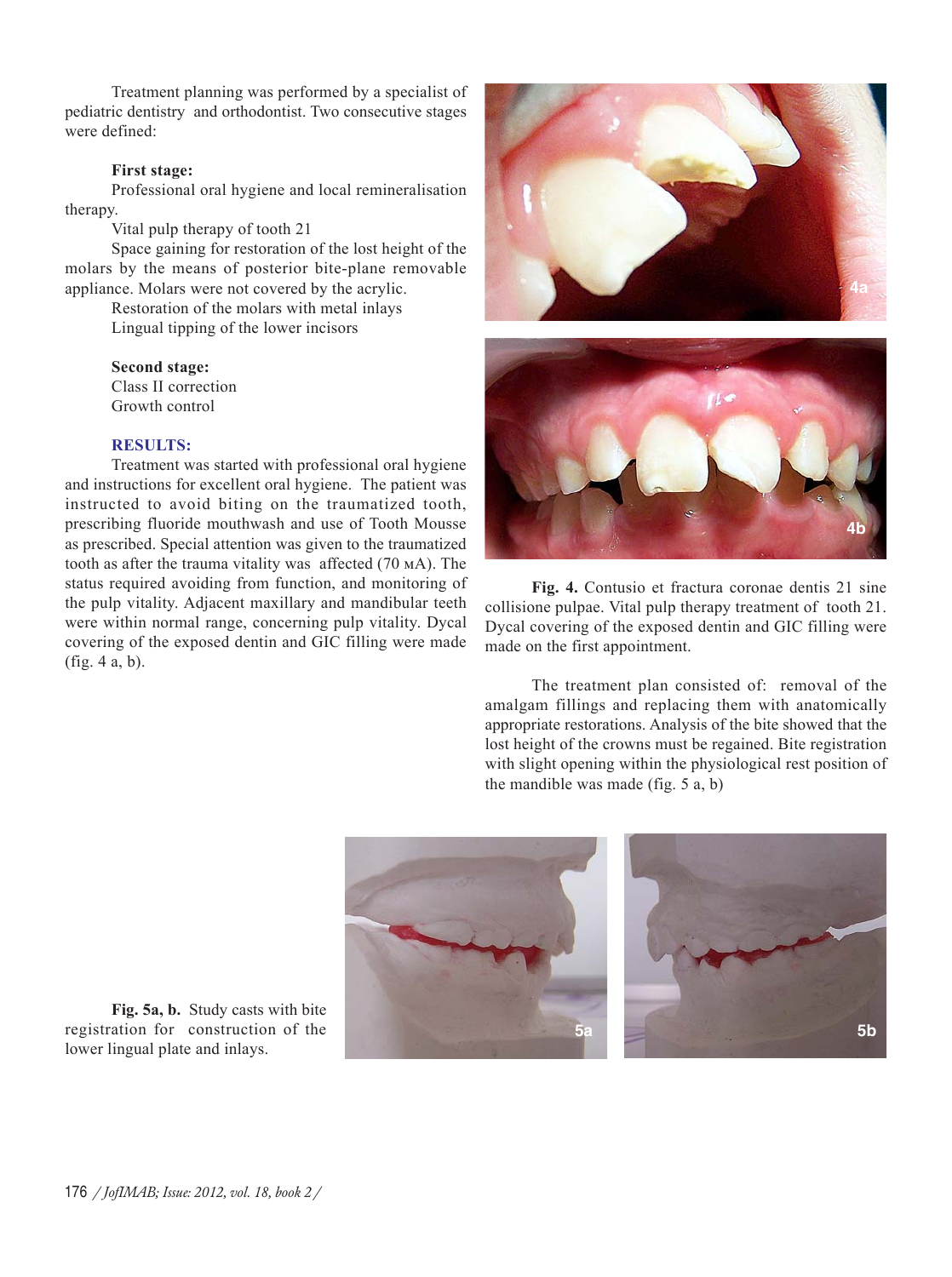After bite registration, amalgam fillings were removed and the teeth were prepared for metal inlays. Molars were vital and the pulps were covered with liners. Inlays were made in the laboratory, according to the bite registration taken (fig. 6 a, b, c). Lingual plate with posterior bite plane and vestibular bow was made (fig. 7 a, b, c, d). Bite plane thickness is within the physiologic rest position of the mandible and leaves occlusal surfaces of the first permanent molars uncovered. The purpose is to let enough space for restorations. Labial bow with U bends is used to retract lower incisors. Recurved clasps on lower first molars provide anchorage and retention. Inlay adjustments and fixing is in the same day, the appliance is fitted (in this case  $-15$ <sup>th</sup> day). The patient was advised to eat with the appliance in the mouth. Through gradual trimming of the bite plane first molars will be intruded enough, to level the occlusal plane.



**Fig. 6 a, b, c.** Occlusal anatomy of the first molars, restored with inlays at the desired height



**Fig. 7a, b, c, d.** Removable lingual plate with bite plane (opening 1,5 - 2.0 mm within the physiologic rest position of the mandible) leaves the occlusal surfaces of the first permanent molars uncovered, labial bow with U bends (a). Fixed inlays and fitted appliance (b, c, d)

Vitality of tooth 21 was closely monitored for 2,5 months. The tooth was vital  $(3 \text{ mA})$  and restoration was not risky. The restoration was performed with adhesive composite and post (fig. 8 a, b)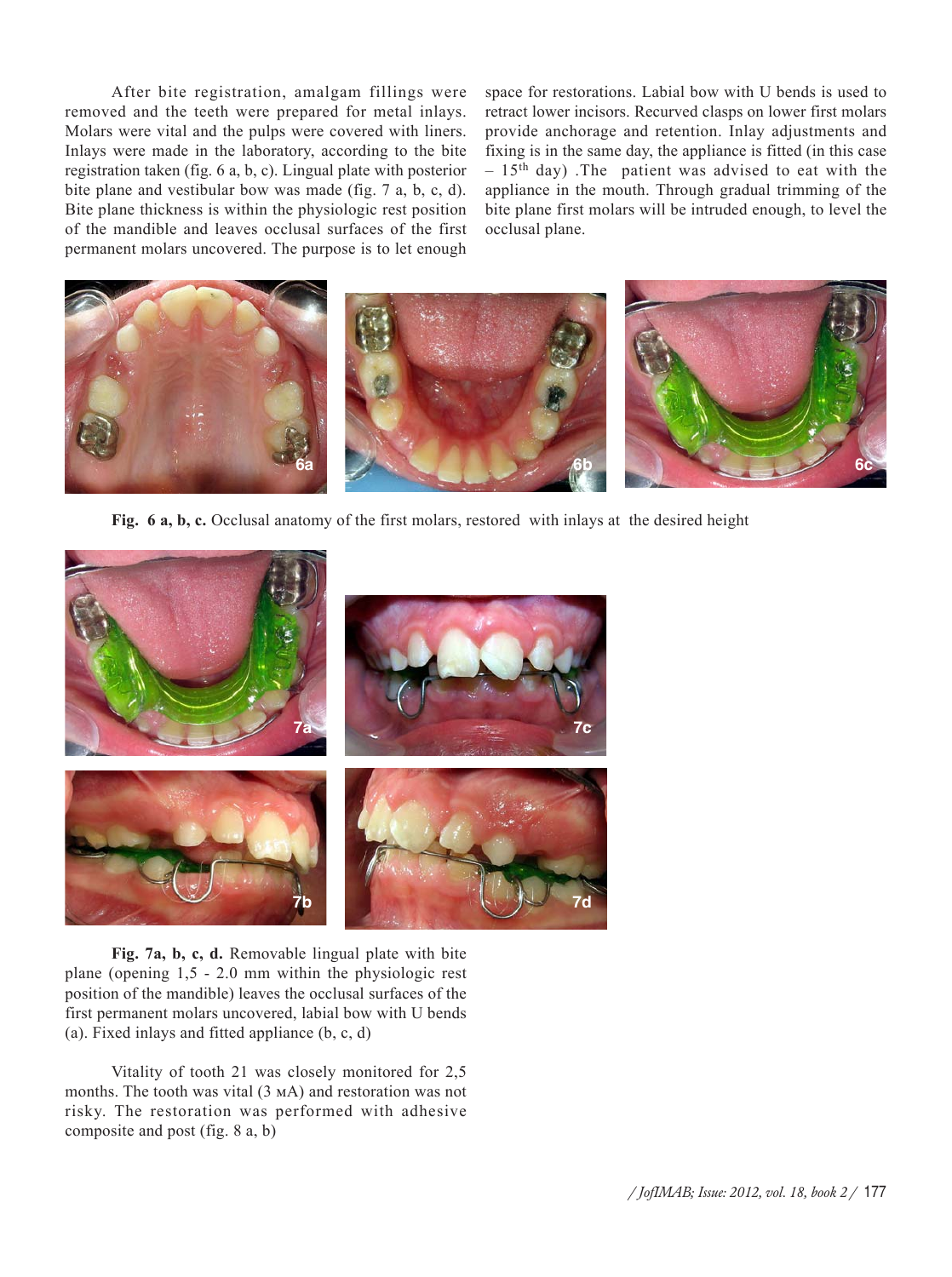



**Fig. 8 a, b.** (a) Fractura coronae dentis 21 sine collisione pulpae – after treatment. (b) Restoration of the fractured 21 tooth (80 days after the trauma), and incisal edge of 11 tooth.

It took four months to retract lower incisors by means of grinding the bite plane and feeding with the appliance, the molars were intruded. As the patient presents high angle growth pattern and skeletal Class II, further rising of the lower facial height is highly undesirable.

The second stage of the treatment plan included stimulation of forward growth of the mandible and suppressing vertical and forward growth of the maxilla. For achieving that aim activator ( fig. 9 a, b, c) and occipital pull headgear were used. The outer bow used was with short arms and line of force through CRes. of the maxilla/ (fig. 10a, b). Improvement has been achieved and patient still wears appliances. For final leveling and alignment bonding of brackets is recommended.







**Fig. 9 a, b, c.** Activator with interocclusal distance of approximately 5 mm.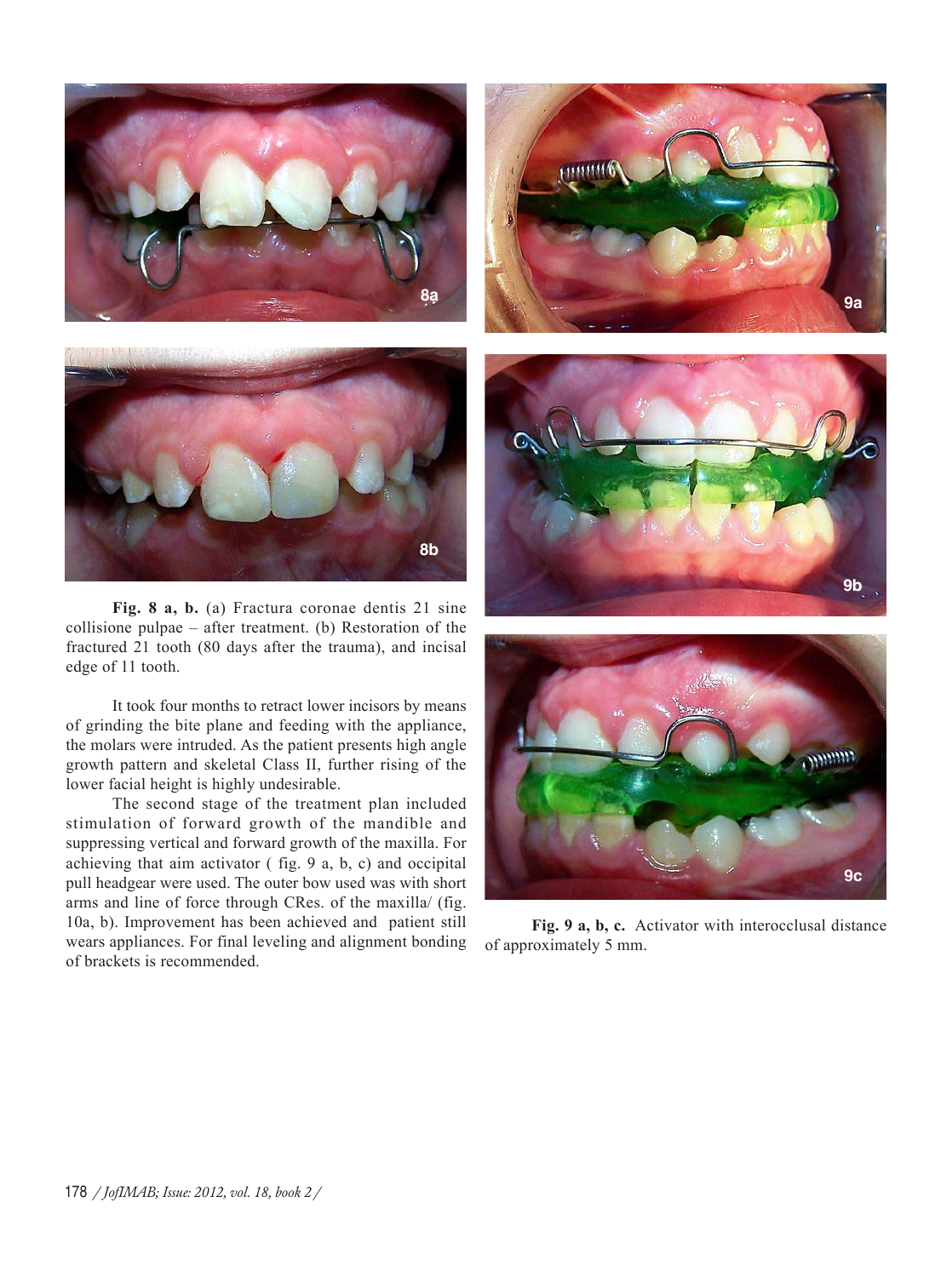

**Fig. 10 a, b.** High pull headgear. Short arms outer bow is with and line of force through CRes. of the maxilla. Growth modification is expected.

#### **DISCUSSION**

Clinical case of a child with trauma of the upper front teeth, fracture of the upper central incisor, molar incisor hypomineralisation affecting molar and incisor enamel and class II malocclusion has been presented. Medical history reveals that after the age of two years the patient suffered repeatedly rhinitis, otitis , bronchitis and tonsillitis. Dental history reveals that first molars were yellowish and spotted immediately after eruption and started to decay quickly. Our long clinical experience concerning diagnostics and treatment of dental dysplasia (1) depicted that the patient presents MIH (acquired dental dysplasia) and medical and dental history support this. In order to prevent further destruction amalgam fillings were made on his first permanent molars. No other preventive procedures were performed. The patient was redirected to the Faculty of Dental Medicine after the fracture of the incisor. A case, presenting fracture, MIH and malocclusion is a serious clinical challenge. Complicated case like this supposes an interdisciplinary treatment including paedodontist and orthodontist. Two stage treatment plan was composed. The aim of the treatment performed was biological treatment of the tooth 21, esthetical frontal restorations and anatomical restorations on the molars with metal inlays. Regaining the lost height was performed by means of removable lingual plate with bite plane. At the same time orthodontic treatment was performed. Lingual tipping of the lower incisors, Class II correction, growth control are the main aims of the orthodontic treatment. Tight control of the oral hygiene and orthodontic correction are the key to achieve gingival health.

#### **CONCLUSION:**

The case shows that every incident that has brought a child to the dental surgery (in this particular case a dental trauma), requires thorough examination. Patients, presented with MIH must be discussed by a team of specialists. The key for successful treatment of patients with MIH is early diagnosis, team work and intensive follow-up.

#### **REFERENCES**

1. Alaluusua S. Aetiology of Molar-Incisor Hypomineralisation. A systematic review. *Eur Archs Paediatr Dent.* 2010 Apr;11(2):53-58. [PubMed]

2. Beentjes VE, Weerheijm KL, Groen HJ. Factors involved in the aetiology of molar-incisor hypomineralisation (MIH). *Eur J Paediatr Dent.* 2002 Mar;3(1):9-13. [PubMed]

3. Crombie F, Manton D, Kilpatrick N. Aetiology of molar-incisor hypomineralisation: a critical review. *Int J Paediatr Dent.* 2009 Mar;19(2):73-83. [PubMed] [CrossRef]

4. Croll TP. Restorative options for malformed permanent molars in children. *Compend Contin Educ Dent.* 2000 Aug;21(8):676-678, 680, 682. [PubMed]

5. Daly D, Waldron JM. Molar incisor hypomineralisation: clinical management of the young patient. *J Ir Dent Assoc.* 2009 Apr-May;55(2):83-86. [PubMed]

6. Fayle SA. Molar incisor hypomineralisation: restorative management. *Eur J Paediatr Dent.* 2003 Sep;4(3): 121-126. [PubMed]

7. Fitzpatrick L, O'Connell A. First permanent molars with molar incisor hypomineralisation. *J Ir Dent Assoc.* 2007 Spring;53(1):32-37. [PubMed]

8. Hong L, Levy SM, Warren JJ, Dawson DV, Bergus GR, Wefel JS. Association of amoxicillin use during early childhood with developmental tooth enamel defects. *Arch Pediatr Adolesc Med.* 2005 Oct;159(10):943-948. [PubMed]

9. Jalevik B. Prevalence and Diagnosis of Molar-Incisor-Hypomineralisation (MIH). A systematic review. *Eur Archs*